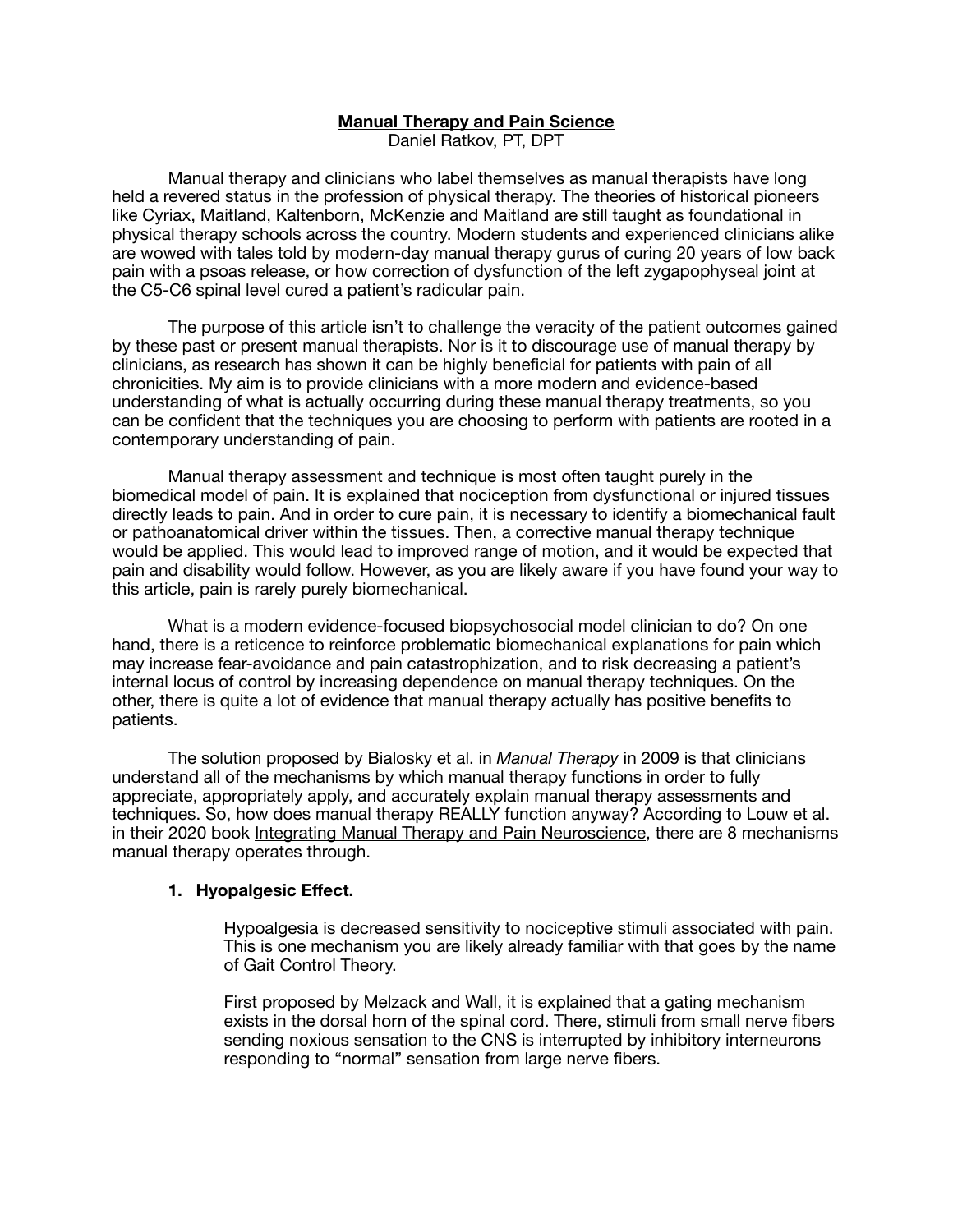This is still one of the main proposed mechanisms for many clinical techniques used today including TENS, pressure, and vibration.

### **2. Psychosocial Effect**

The relationship formed between patient and clinician can be very powerful. Recent studies, such as the one by Fuentes et al. in *Physical Therapy* in 2014, have shown that creating a strong therapeutic alliance and building trust have significant effects in influencing a patient's pain experience.

Also important is the potent placebo effect, which has been shown to influence biological factors such as dopamine production and activation of endogenous opioid pathways.

# **3. Mechanical Effect**

The mechanisms proposed by manual therapy "gurus" don't have to be thrown out entirely!

As Louw puts it, "Irritation of the neuromeningeal structures of the spine is often cited as a cause of pain, i.e., radiculopathy. Although the vast amount of current research in this field pertains to chemical irritation, evidence also points to mechanical issues whereby space around the neuromeningeal structures is compromised, resulting in swelling, increased immune responses, demyelination, exposure of axons, ion channel proliferation, etc. This mechanical stimulation may result in a powerful nociceptive input to the CNS and possible resulting pain experience and in this model, addressing the mechanical source of nociception, i.e., reduction in space, is seen as a possible mechanism to alleviate pain. For example, various studies have shown that lateral glides of the neck result in immediate reduction of neck and/or arm pain, and it is proposed that techniques such as lateral glides and distraction do in fact produce increased "space" which may be one of the mechanisms underpinning the immediate reduction in pain."

It is possible that other mechanical techniques such as gapping zygoapophaseal joints or distracting the glenohumeral joint may lead to shortterm reduction in nociception, allowing for some of the improvements seen following manual therapy.

But it is important to note that these treatment effects are not as specific as often claimed, nor do clinicians really "correct" anatomy with manual therapy techniques. For example a famous study by Chiradejnant and colleagues examined the effects of a therapist-selected low back mobilization technique compared with a randomly-assigned technique. There were no significant difference noted between the two groups, suggesting that manual therapy is helpful, but that "the specific technique used seems unimportant."

### **4. Autonomic Effect**

Louw notes that studies have shown that following spinal manual therapy techniques, there are immediate short-term changes including "blood flow to extremities, blood pressure, heart rate variability, venous insufficiency, respiratory and cardiovascular function, and more."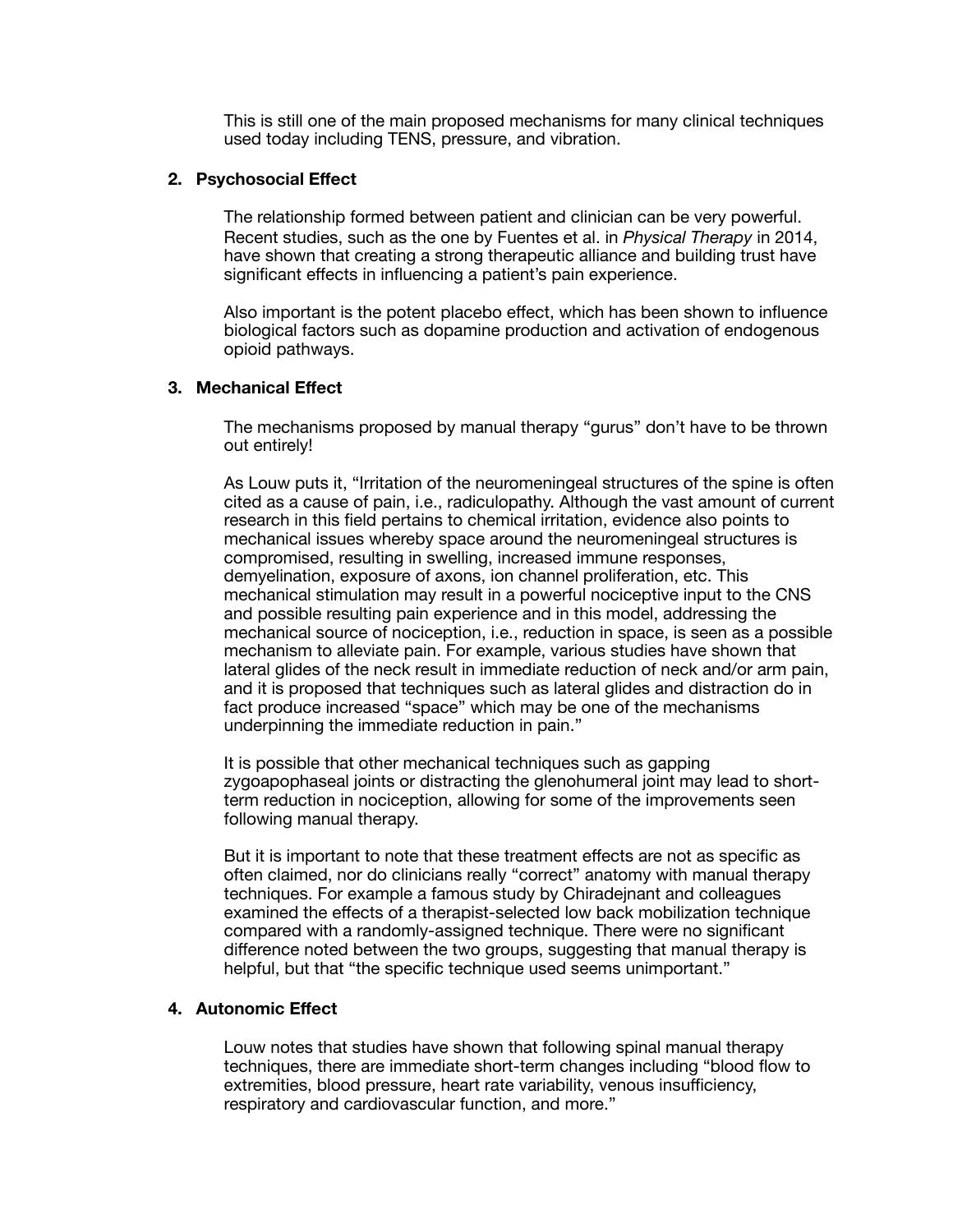This is relevant because studies such as one by Chen et al. in *Anesthesia and Analgesia* have shown increased blood flow can greatly influence neuropathic pain.

#### **5. Neuromuscular Effect**

Several recent studies have shown that manual therapy techniques can influence a person's ability to facilitate improved motor control. For example, Raney et al. found that lumbar thrust manipulation led to changes in contraction of transversus abominis and internal obliques. Similar effects have been observed in the cervical spine with biceps contraction and shoulder movement.

### **6. Chemical Effect**

One concept that patients are most willing to accept as a contributing factor to their pain is that of inflammation. As an example, the presence of proinflammatory molecules IL-1, IL-6, and TNF-α have been shown to contribute significantly to increased pain state. And Teodorczyk-Injeyan and colleagues have shown how spinal manual therapy can significantly down regulate presence of these molecules.

Another chemical effect of manual therapy is that of changing fluid dynamics. In recent years, fluid dynamics has become one of the more well-supported proposed mechanisms for rehabilitation in everything from ankle sprains to knee replacements. And in the lumbar spine, extension exercises and manual techniques biasing the spine into extension have been shown to result in the largest transfer of fluid in and around discs.

### **7. Neuroplastic Effect**

Louw notes that studies have shown significant changes to the brain's primary sensory cortex in those individuals in persistent pain. The result of this in patients with persistent pain is that pain is no longer localized to a specific location of nociception, but is instead spread through a large region. This is the "nonspecific" part of the term "chronic nonspecific low back pain" that predominates in the literature.

Manual therapy has been shown to improve sensory discrimination, which reduces the diffuse nature of many conditions, and may be one of the mechanisms behind "centralization" effects often seen in individuals undergoing physical therapy intervention.

### **8. Socioeconomic Effect**

Multiple studies have shown that time away from work is the single biggest predictor of recovery from a work injury. Therefore, it is imperative to provide the most effective interventions possible to facilitate return to work. A study by Childs et al. performed a six-month follow up of two groups of patients, one received lumbar manipulation and one received exercise only. They found exercise group still had 25% of patients reporting similar levels of missed work as prior to intervention, while the manipulation group found only 9.6% of subjects reported similar levels of missed work.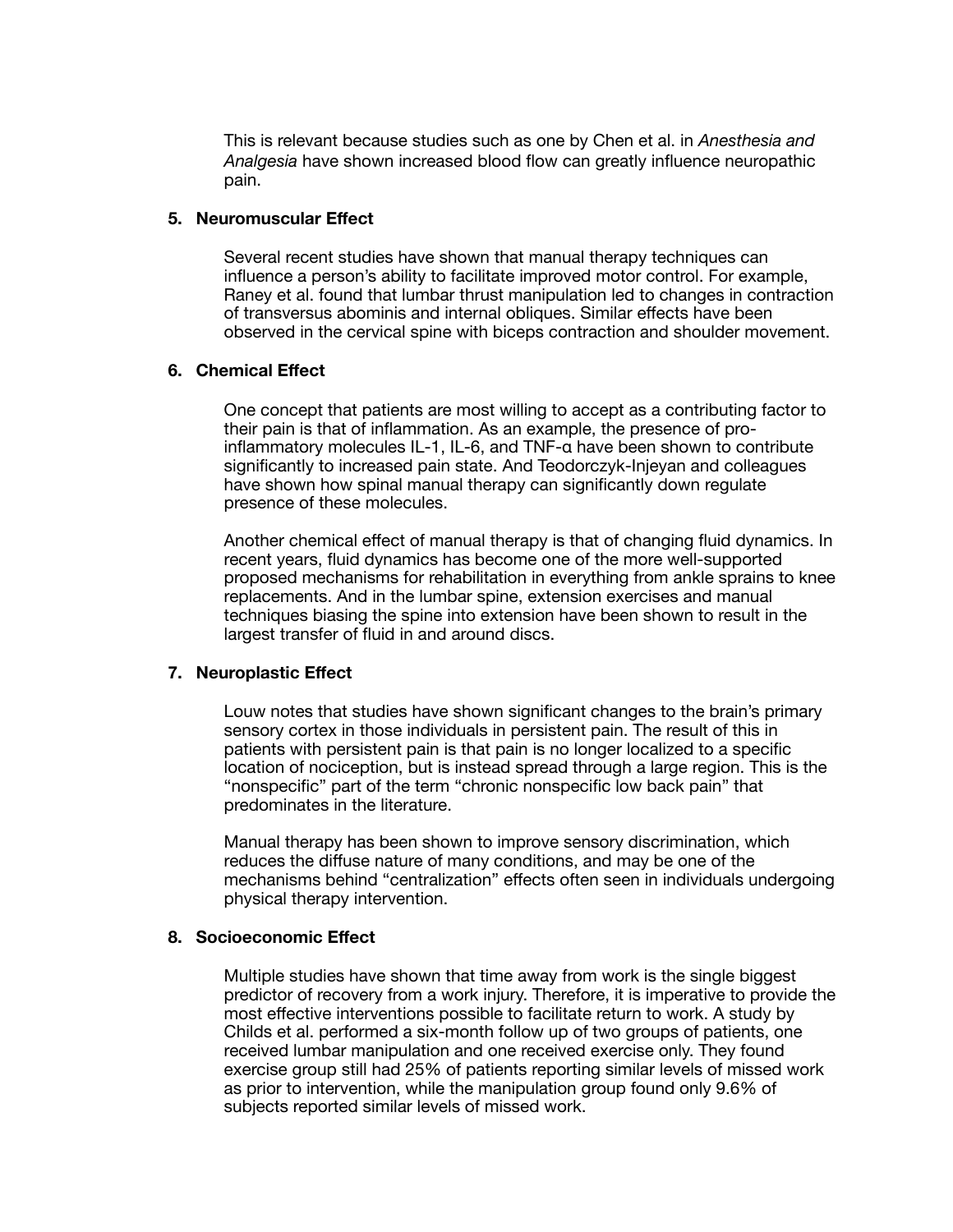This is obviously a complex topic, and this article is barely scratching the surface on the topic. But hopefully, it has allowed you to see beyond outdated biomechanical explanations for manual therapy effects and to embrace the myriad of biopsychosocial domains on which the laying of hands on patients operates.

If you have any further thoughts on this or any other topics related to the treatment of individuals in pain, we encourage you to engage with the rest of the APTA Michigan Pain SIG on our facebook page.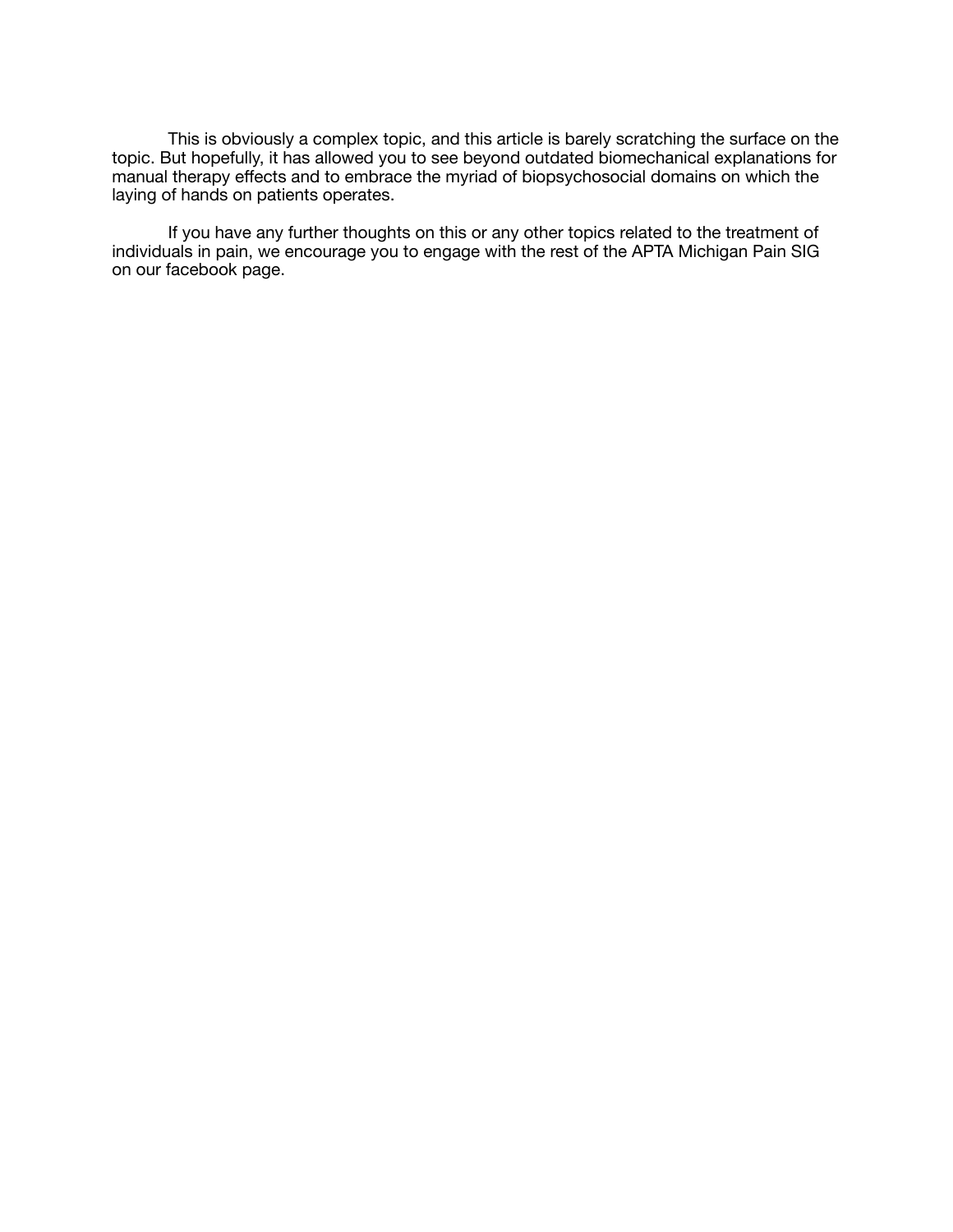#### References

Bialosky JE, Bishop MD, Price DD, Robinson ME, George SZ. The mechanisms of manual therapy in the treatment of musculoskeletal pain: A comprehensive model. *Manual Therapy*. 2009;14(5):531-538. doi:10.1016/j.math.2008.09.001

Chen Y-W, Li Y-T, Chen YC, Li Z-Y, Hung C-H. Exercise training attenuates neuropathic pain and cytokine expression after chronic constriction injury of rat sciatic nerve. *Anesthesia & Analgesia*. 2012;114(6):1330-1337. doi:10.1213/ane.0b013e31824c4ed4

Childs JD, Fritz JM, Flynn TW, et al. A clinical prediction rule to identify patients with low back pain most likely to benefit from spinal manipulation: A validation study. *Annals of Internal Medicine*. 2004;141(12):920. doi:10.7326/0003-4819-141-12-200412210-00008

Chiradejnant A, Maher CG, Latimer J, Stepkovitch N. Efficacy of "therapist-selected" versus "randomly selected" mobilisation techniques for the treatment of low back pain: A randomised controlled trial. *Australian Journal of Physiotherapy*. 2003;49(4):233-241. doi:10.1016/s0004-9514(14)60139-2

Fuentes J, Armijo-Olivo S, Funabashi M, et al.. enhanced therapeutic alliance modulates pain intensity and muscle pain sensitivity in patients with chronic low back pain: An experimental controlled study. phys ther. 2013;94:477–489. *Physical Therapy*. 2014;94(5):740-740. doi:10.2522/ptj.20130118.cx

Louw A, Puentedura E, Schmidt S, Zimney K. *Integrating Manual Therapy and Pain Neuroscience: Twelve Principles for Treating the Body and the Brain*. Minneapolis, MN: OPTP; 2020.

Raney NH, Teyhen DS, Childs JD. Observed changes in lateral abdominal muscle thickness after spinal manipulation: A case series using rehabilitative ultrasound imaging. *Journal of Orthopaedic & Sports Physical Therapy*. 2007;37(8):472-479. doi:10.2519/ jospt.2007.2523